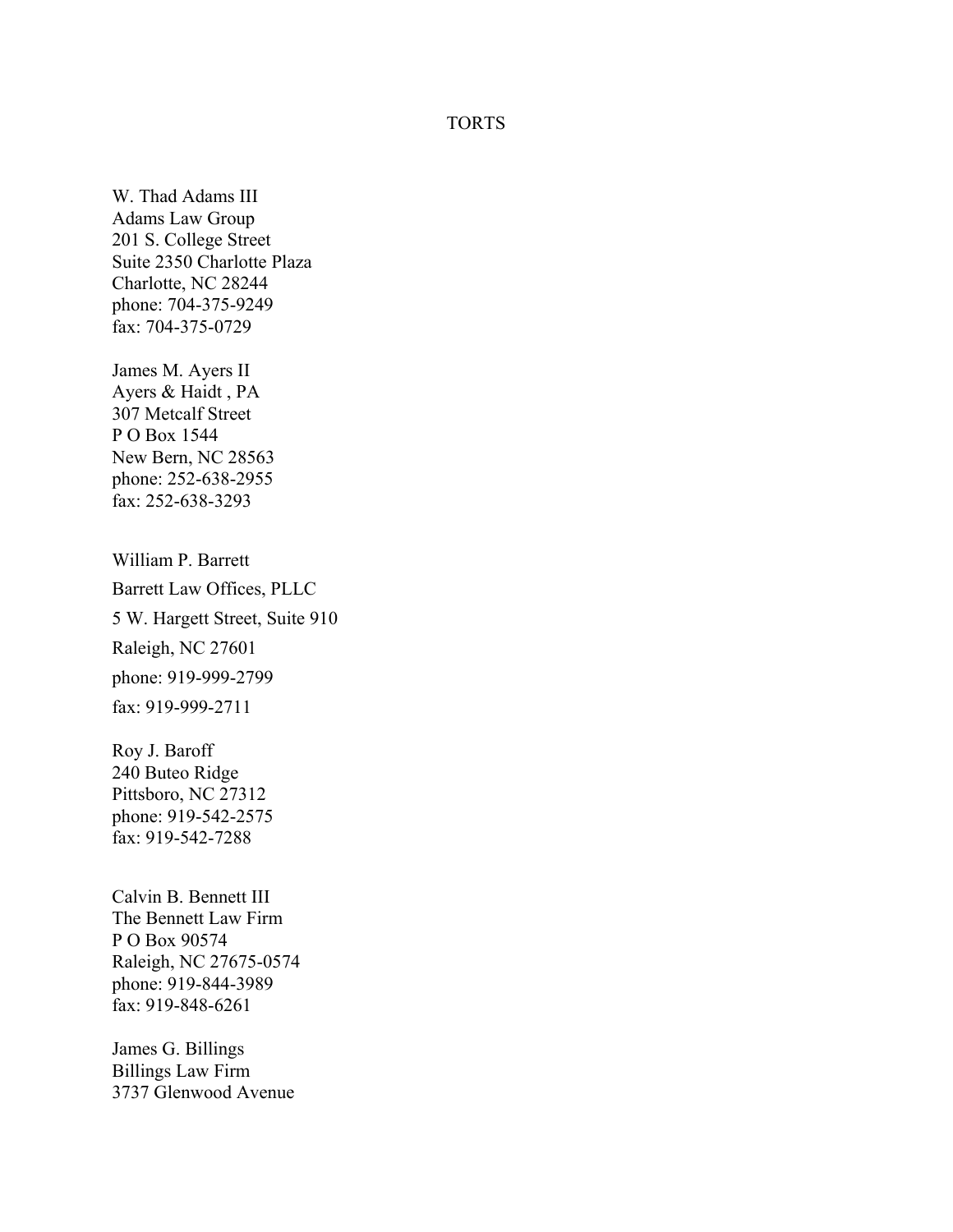Suite 100 Raleigh, NC 27612-5515 phone: 919-573-1890 fax: 919-573-1891

Richard T. Boyette Cranfill, Sumner & Hartzog, LLP 5420 Wade Park Blvd. Suite 300 Raleigh, NC 27607 phone: 919-863-8729 fax: 919-863-3519

Leann Nease Brown Brown & Bunch, PLLC 101 N. Columbia St. Suite 100 Chapel Hill, NC 27516 phone: 919-968-1111 fax: 919-968-1444

Robert R. Browning 200 E. 4th Street P O Box 859 Greenville, NC 27835-0859 phone: 252-758-6530 fax: 252-758-2614

Robert M. Burroughs Sr. 2121 Sutton Springs Rd. Charlotte, NC 28226-6479 phone: 704-362-2121 fax: 704-442-1234

Auley M. Crouch III Block Crouch, Keeter Behm & Sayed P O Box 4 Wilmington, NC 28402 phone: 910-763-2727 fax: 910-762-6429

Michael G. Curtis Law Office of Michale G. Curtis, P.C. P O box 842 Swansboro, NC 28584 phone: 910-326-2800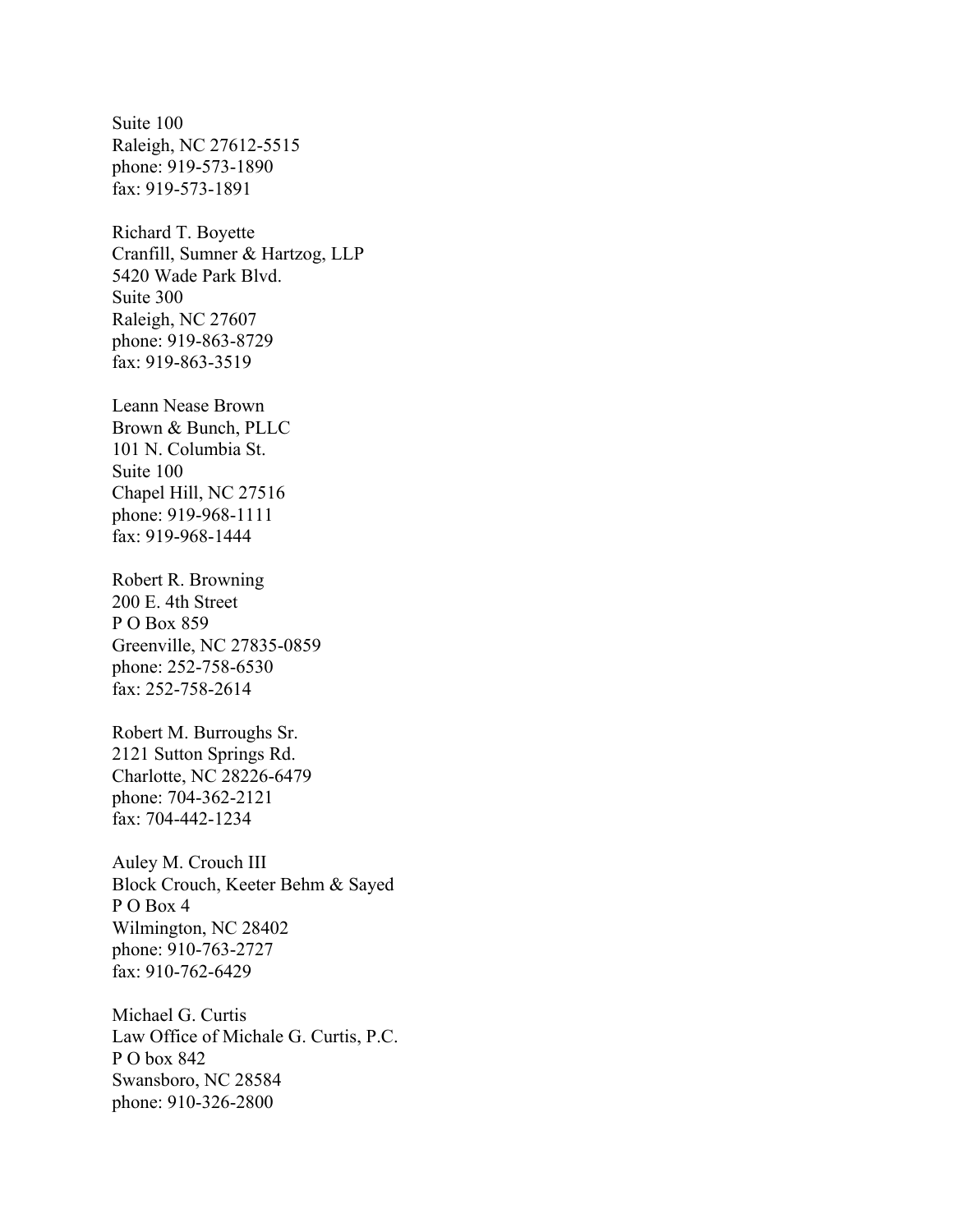Benjamin F. Davis Jr. 3027 Redford Drive Greensboro, NC 27408 phone: 336-282-2095

Charles M. Davis Dispute Resolutions, LLC 101 Church Street P O Drawer 708 Louisburg, NC 27549 phone: 919-496-2137 fax: 919-496-6291

Douglas DeBank 3622 Lyckan Pkwy. Suite 1008 Durham, NC 27707 phone: 919-493-2042 fax: 919-489-5980

Dailey J. Derr Dailey J. Derr, PA P O Box 51266 Durham, NC 27717-1266 phone: 919-419-1265 fax: 919-490-5892

Lorrie Dollar Mediator and Attorney at Law P O Box 1447 Cary, NC 27512 phone: 919-622-1301 fax: 919-233-8399

Stephen Dunn Van Hoy, Reutlinger, Adams & Dunn 737 East Boulevard Charlotte, NC 28203 phone: 704-375-6022 fax: 704-375-6024

Richard W. Ellis Ellis & Winters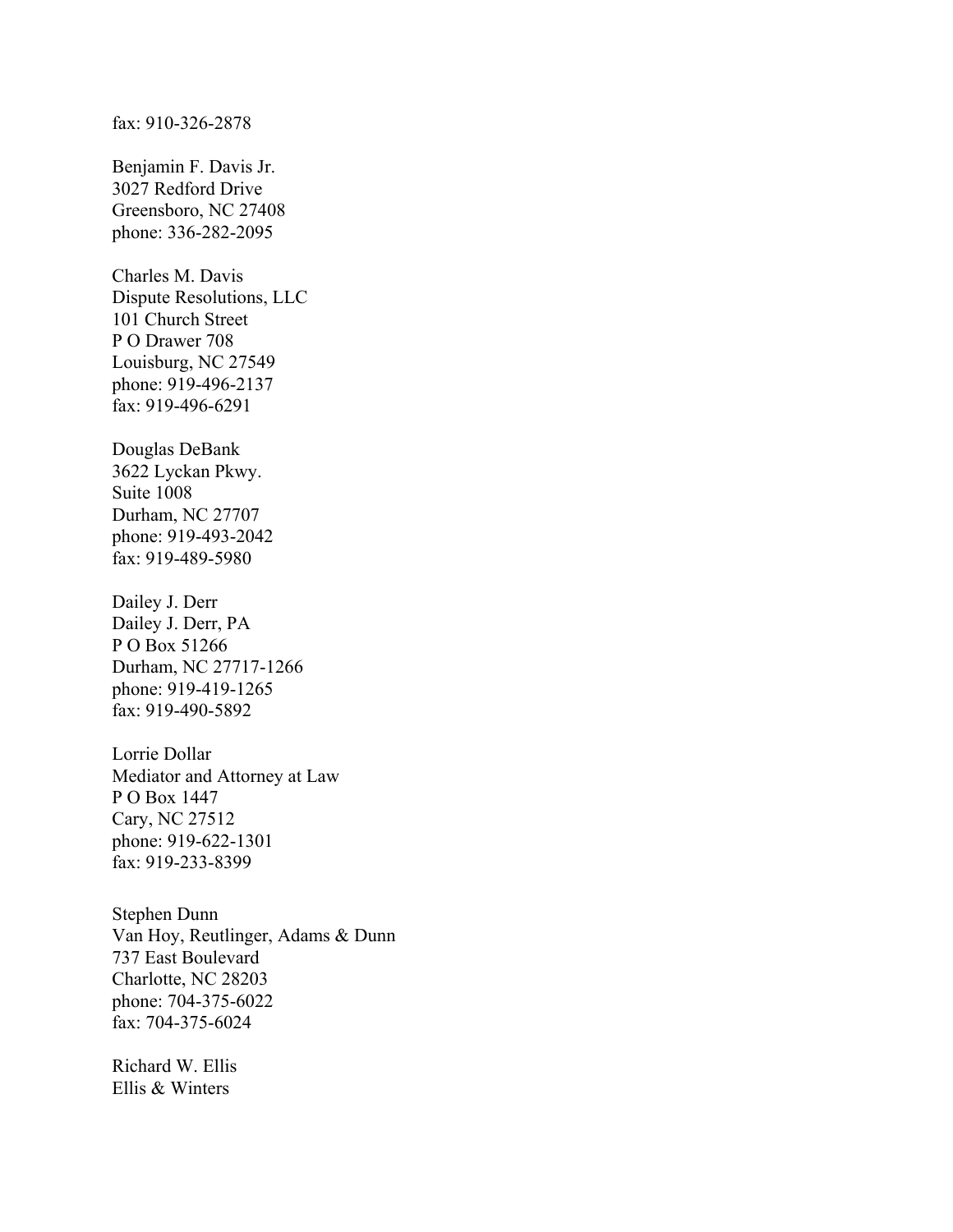1100 Crescent Green Suite 200 Cary, NC 27518 phone: 919-865-7007 fax: 919-865-7010

Stephen B. Epstein Poyner Spruill LLP P O Box 1801 Raleigh, NC 27602 phone: 919-783-2846 fax: 919-783-1075

Melinda Evans 111 MacRae Court Chapel Hill, NC 27516 phone: 919-969-8767 fax: 772-594-5991

Jane Flowers Finch 1810 Craig Street Raleigh, NC 27605 phone: 919-828-5001 fax: 919-828-2478

Mark A. Finkelstein Smith Moore LLP P O Box 27525 Raleigh, NC 27611 phone: 919-755-8819 fax: 919-838-3124

Christie M. Foppiano Foppiano Mediations P O Box 4661 Cary, NC 27519-4661 phone: 919-632-1715 fax: 919-439-6429

L. Michelle Gessner ELM - Employment Law Mediators The Mayes House 435 East Morehead Street Charlotte, NC 28202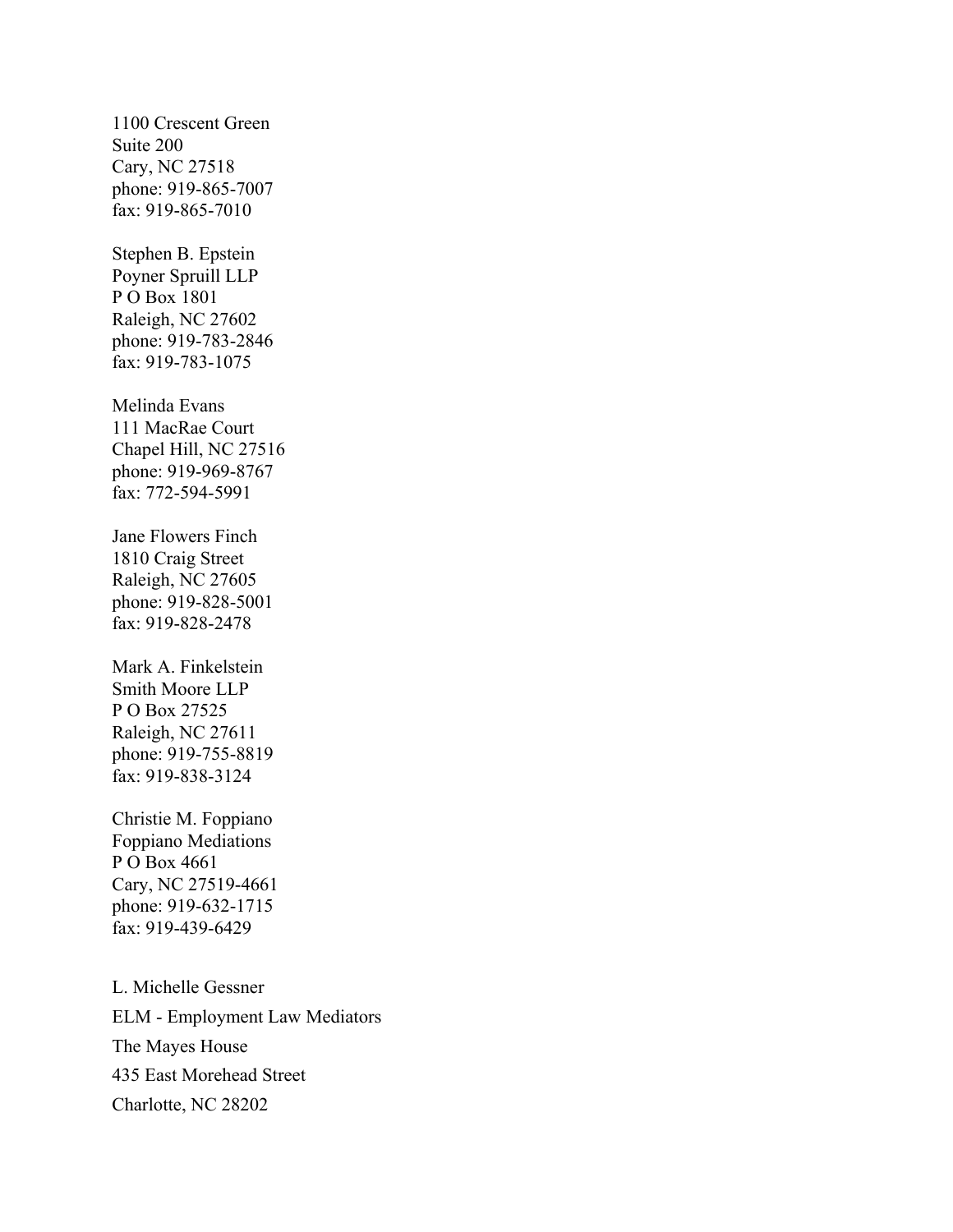## phone: 704-626-1543

M. Lynette Hartsell Attorney at Law 1010 Lakeview Drive Cedar Grove, NC 27231 phone: 919-732-1277

Gregory Alan Heafner 1510 Twisted Oak Drive Suite 303 Chapel Hill, NC 27516 phone: 919-967-8122 fax: 919-933-8125

Patricia L. Holland Jackson Lewis 1400 Crescent Green Suite 215 Cary, NC 27518 phone: 919-854-0044 fax: 919-854-0908

Grover Prevatte Hopkins Attorney at Law 212 N. Main Street Tarboro, NC 27886-5008 phone: 252-823-1156 fax: 252-823-0781

Joseph T Howell Kirk Kirk Howell Cutler & Thomas LLP 200 North Pine Street P O Box 729 Wendell, NC 27591 phone: 919-365-6000 fax: 919-365-5022

James R. Hubbard Law Offices of James R. Hubbard, PLLC 2308 Environ Way Chapel Hill, NC 27517 phone: 919-928-0367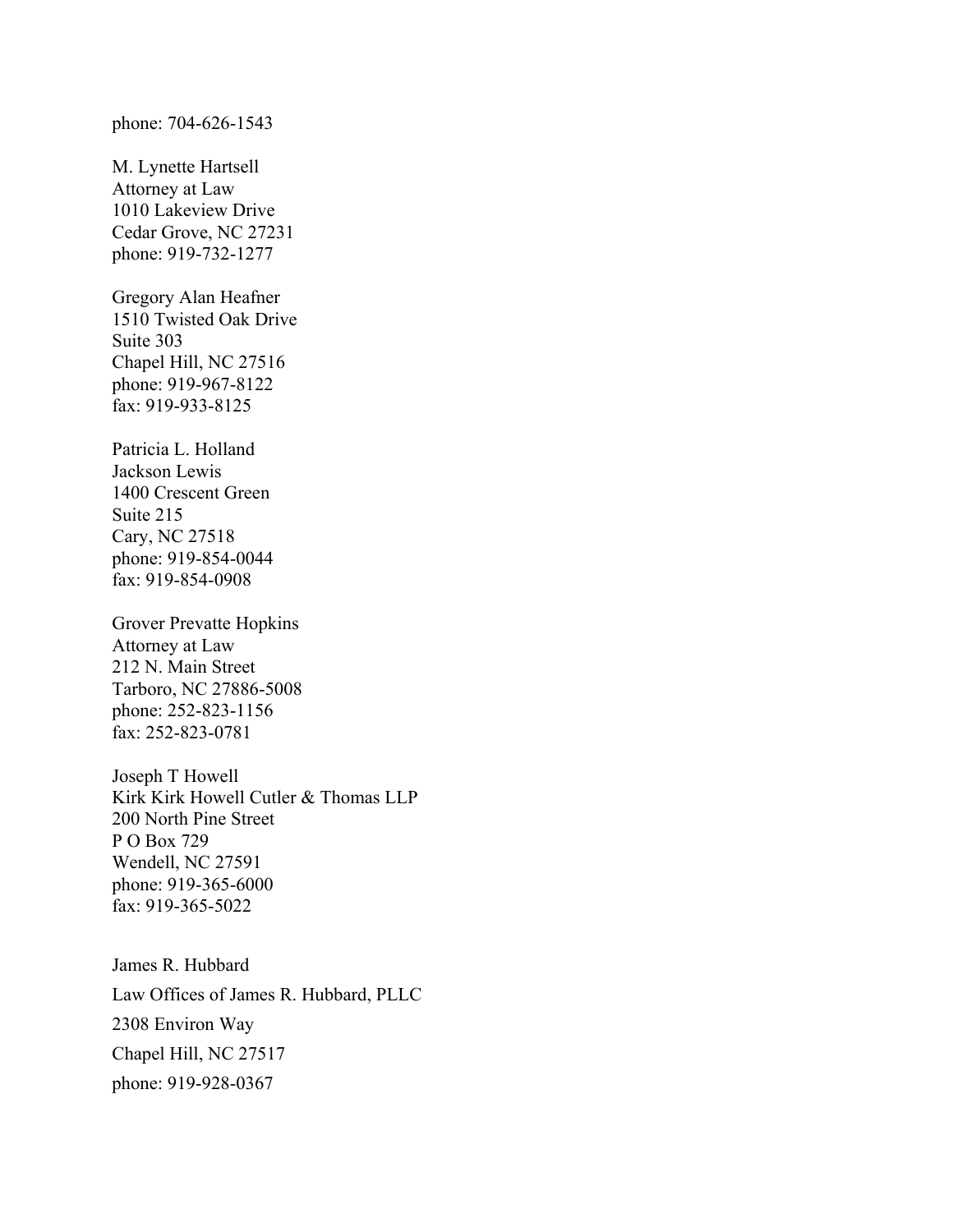Howard L. Kastel 10393 Holt Chapel Hill, NC 27517 phone: 919-933-9181 fax: 919-918-4472

Mark A. LaMantia LaMantia Law Offices, P.C. 8341-101 Bandford Way P O Box 97695 Raleigh, NC 27624-7695 phone: 919-676-5600 fax: 919-676-6674

Michele A. Ledo The Law Offices of Michele A. Ledo, PLLC 227 Elm Street Raleigh, NC 27601 phone: 919-835-1311 fax: 919-835-1312

J. Anderson Little Mediation, Inc. P O Box 16205 Chapel Hill, NC 27516 phone: 919-967-6611

James D. Llewellyn Superior Court Judge, Retired P O Box 567 Atlantic Beach, NC 28512 phone: 252-559-2714

Geoffrey A. Losee Rountree Losee LLP 2419 Market Street Wilmington, NC 28402-1409 phone: 910-763-3404 fax: 910-763-0080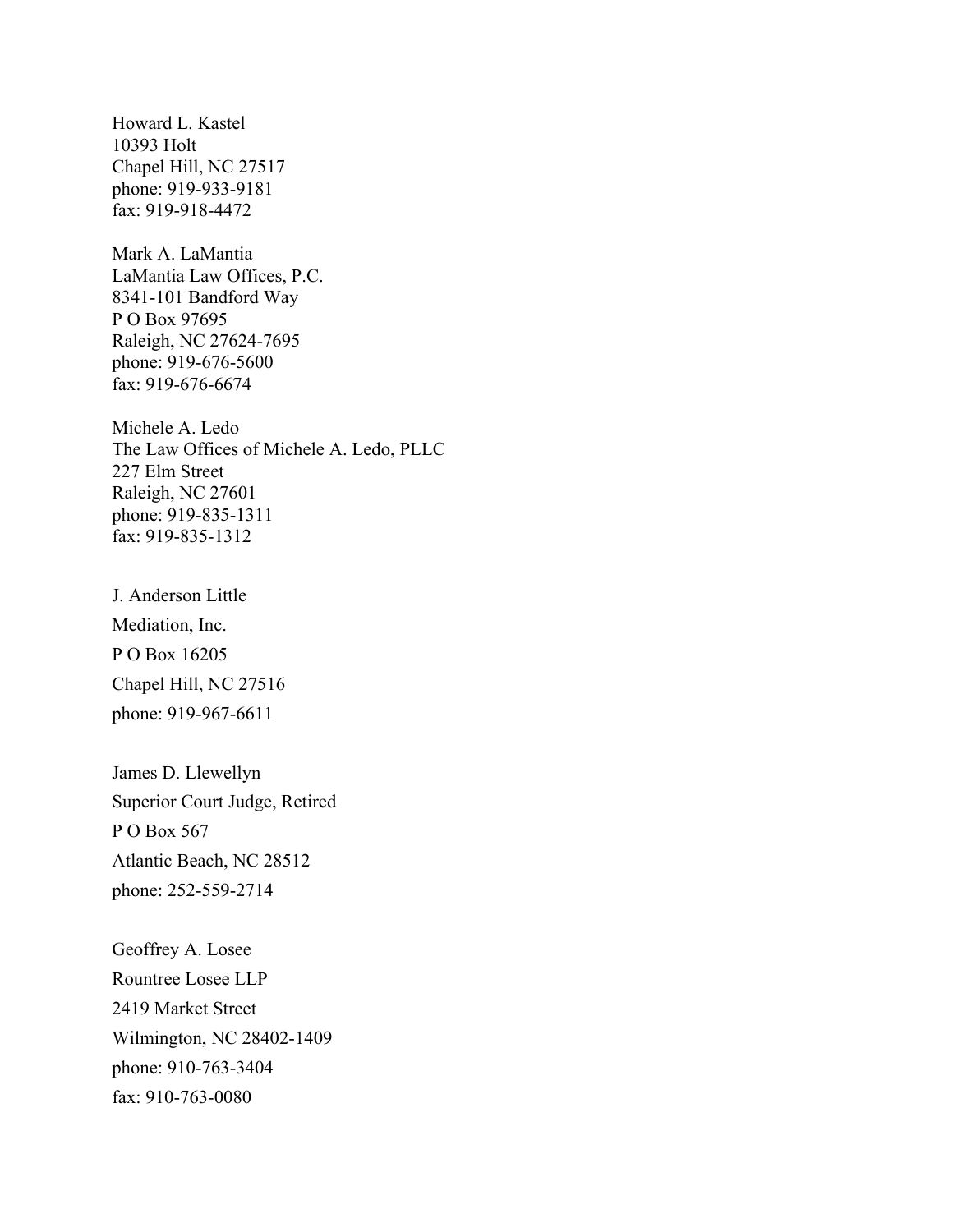John W. Lunsford Law Offices of John W. Lunsford Post Office Box 41056 Greensboro, NC 27404-1056 phone: 336-908-1414

John P. Marshall White & Allen, PA 106 South McLewean Street P O Box 3169 Kinston, NC 28502-3169 phone: 252-527-8000 fax: 252-527-8128

Robert D Mason Jr. Womble Carlyle Sandridge & Rice One West Fourth Street Winston-Salem, NC 27101 phone: 336-721-3761 fax: 336-726-9093

William Norton Mason Attorney at Law 228 North Front Street Suite 201 P O Box 1468 Wilmington, NC 28402 phone: 910-763-0403 fax: 910-763-1676

Charles K. McCotter Jr. McCotter, Ashton & Smith, PA 3515 Trent Road #14 New Bern, NC 28561 phone: 252-635-1005 fax: 252-635-5050

Pamela W. McAfee McAfee Mediation 3434 Edwards Mill Road Suite 112-180 Raleigh, NC 27612 Phone: 919-787-3022 pam@mcafeemediation.net

Elizabeth McCrodden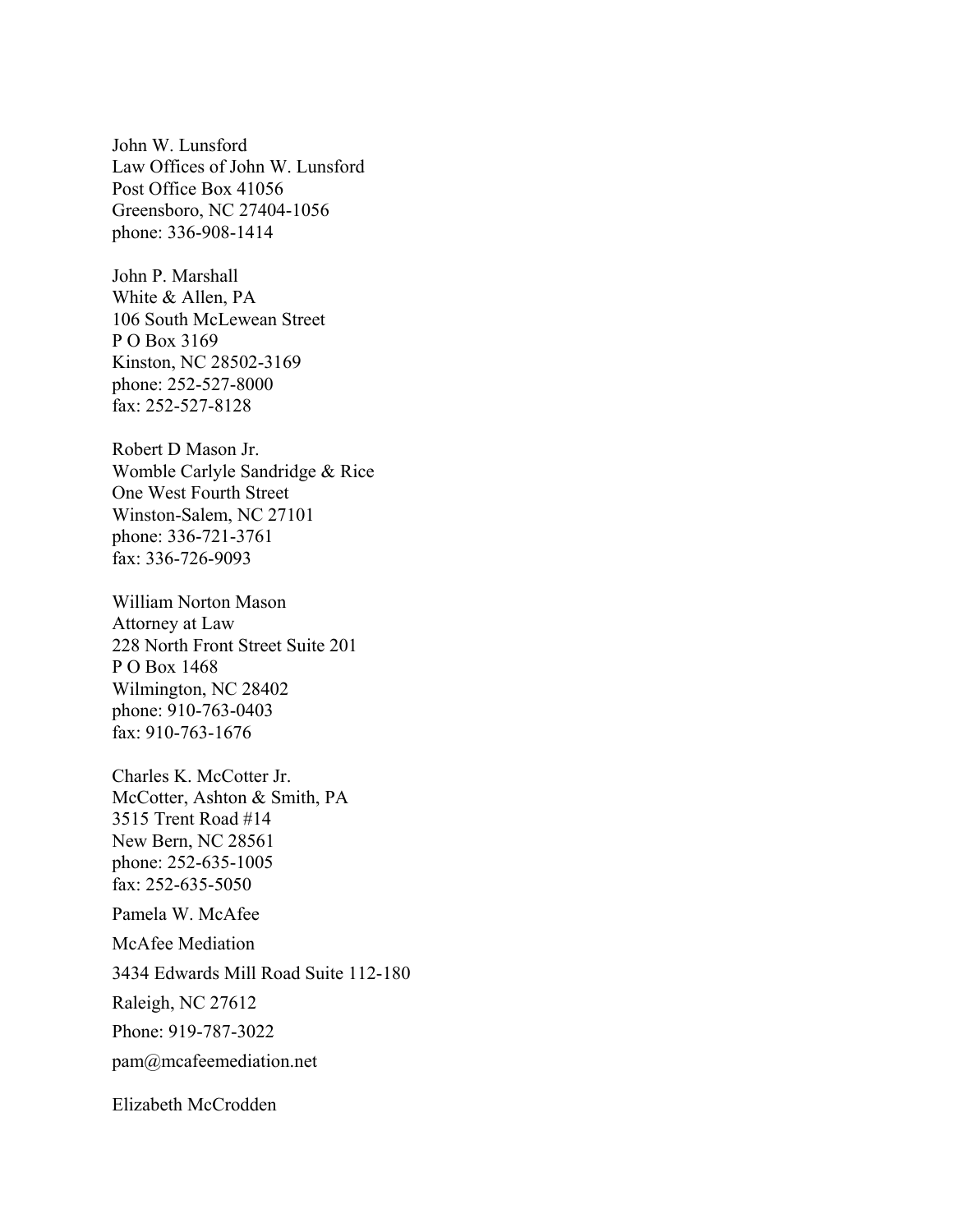Attorney at Law 811 Mordecai Dr. Raleigh, NC 27604 phone: 919-834-5955

Judge Douglas McCullough P O Box 2276 Atlantic Beach, NC 28512 (919) 819-1281

B. Perry Morrison, Jr. Morrison Law Firm, P.L.L.C. P O Box 2046 4612 Nash Street North Wilson, NC 27894-2046 phone: 252-243-1003

Tara D. Muller Muller Law Firm 4801 Glenwood Avenue Suite 200 Raleigh, NC 27612 phone: 919-526-0001

John J. Murphy A D R Center, Inc. 140-C Cinema Drive Wilmington, NC 28403 phone: 910-362-8000 fax: 910-362-8000

J Jefferson Newton Newton Law Firm 814 Cedar Street P O Drawer 630 Beaufort, NC 28516 phone: 252-728-4000 fax: 252-728-3900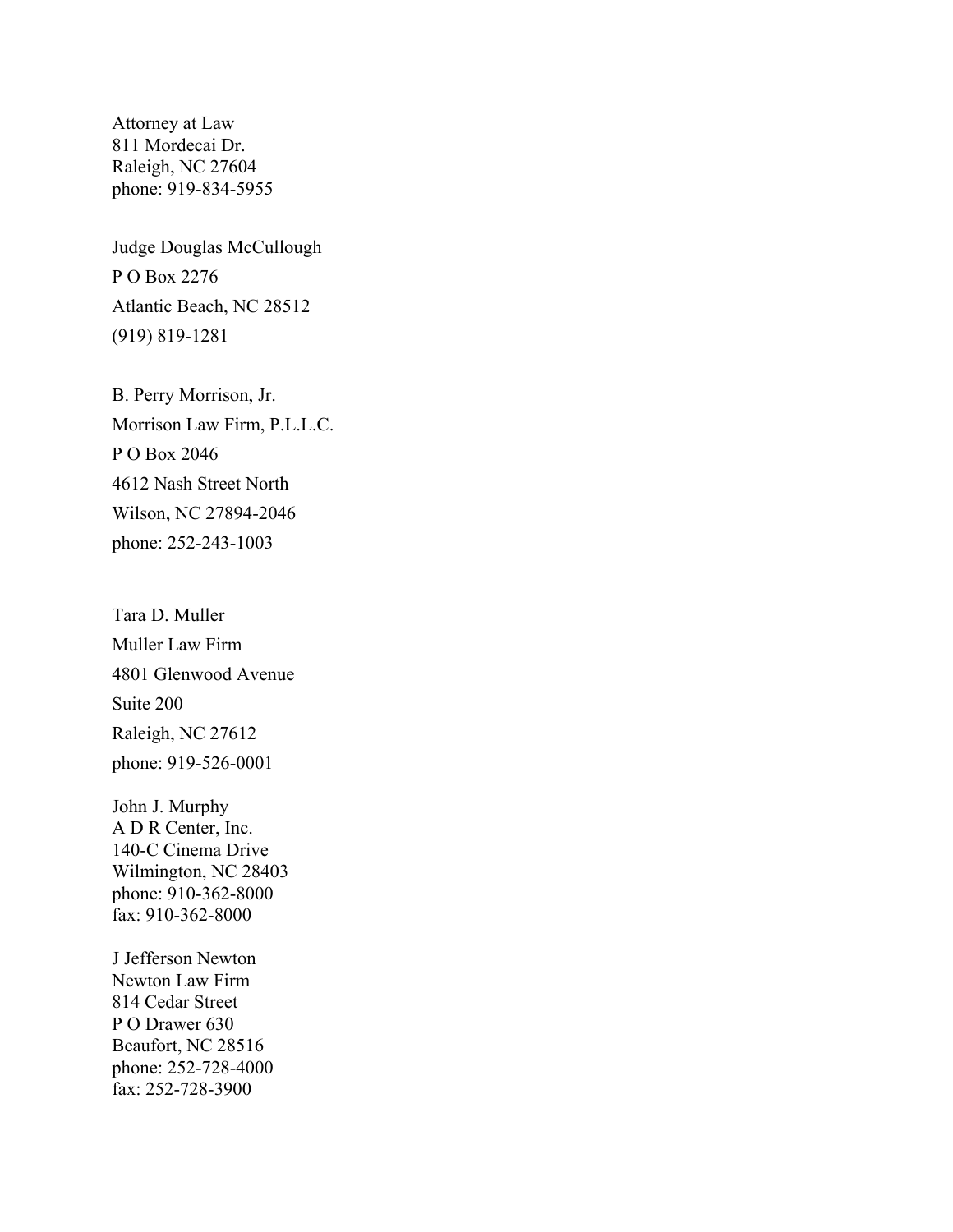K. Alan Parry Smith, Anderson, Blount, Dorsett, Mitchell & Jernigan, L.L.P. Wells Fargo Capitol Center 150 Fayetteville Street Suite 2300 Raleigh, NC 27601 phone: 919-821-6621 fax: 919-821-6800

Gary Stephen Parsons Troutman Sanders, LLP 434 Fayetteville St., Suite 1900 P O Box 1389 Raleigh, NC 27602 phone: 919-835-4110 fax: 919-829-8713

Elizabeth D. Scott Williams Mullen 301 Fayetteville Street Suite 1700 P O Box 1000 Raleigh, NC 27601 phone: 919-981-4004 fax: 919-981-4300

James S. Schenck IV

Conner Gwyn Schenck PLLC

P O Box 30933

Raleigh, NC 27622

Phone: 919-789-9242

jschenck@cgspllc.com

Kieran Shanahan Shanahan Law Group, PLLC 128 E. Hargett Street Suite 300 Raleigh, NC 27601 Phone: 919-856-9494 kieran@shanahanlawgroup.com

Anne R. Slifkin Dispute Resolution 1309 Oakland Avenue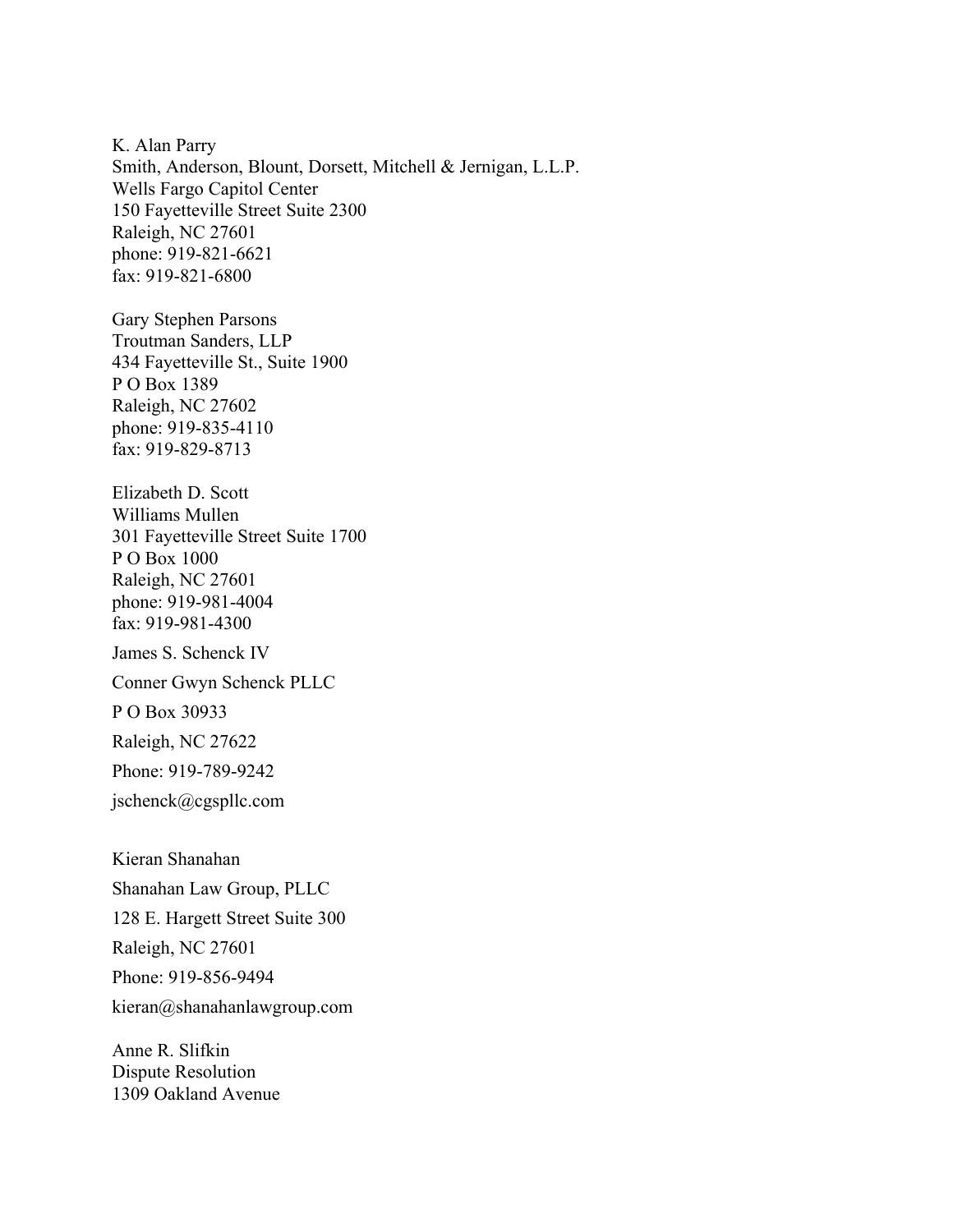Durham, NC 27705 phone: 919-215-9912 fax: 919-828-7543

David R. Tanis Attorney at Law 136 Cook Drive Kitty Hawk, NC 27949 phone: 252-261-8173 fax: 252-261-1188

Mitch Tuchman Morningstar Law Group 112 W. Main Street, Second Floor Durham, NC 27701-3604 phone: 919-590-0390

R. Matthew Van Sickle Van Sickle Law, PA 201 Shannon Oaks Circle, Suite 200 Cary, NC 27511 Phone: 919-279-3908 matt@mattvansicklelaw.com

John A.J. Ward John A. J. Ward, PLLC 219 Pollock Street New Bern, NC 28560 phone: 252-633-4378 fax: 252-633-6518

William A. Webb Shanahan Law Group, PLLC 128 E. Hargett Street Suite 300 Raleigh, NC 27601 Phone: 919-856-9494 wwebb@shanahanlawgroup.com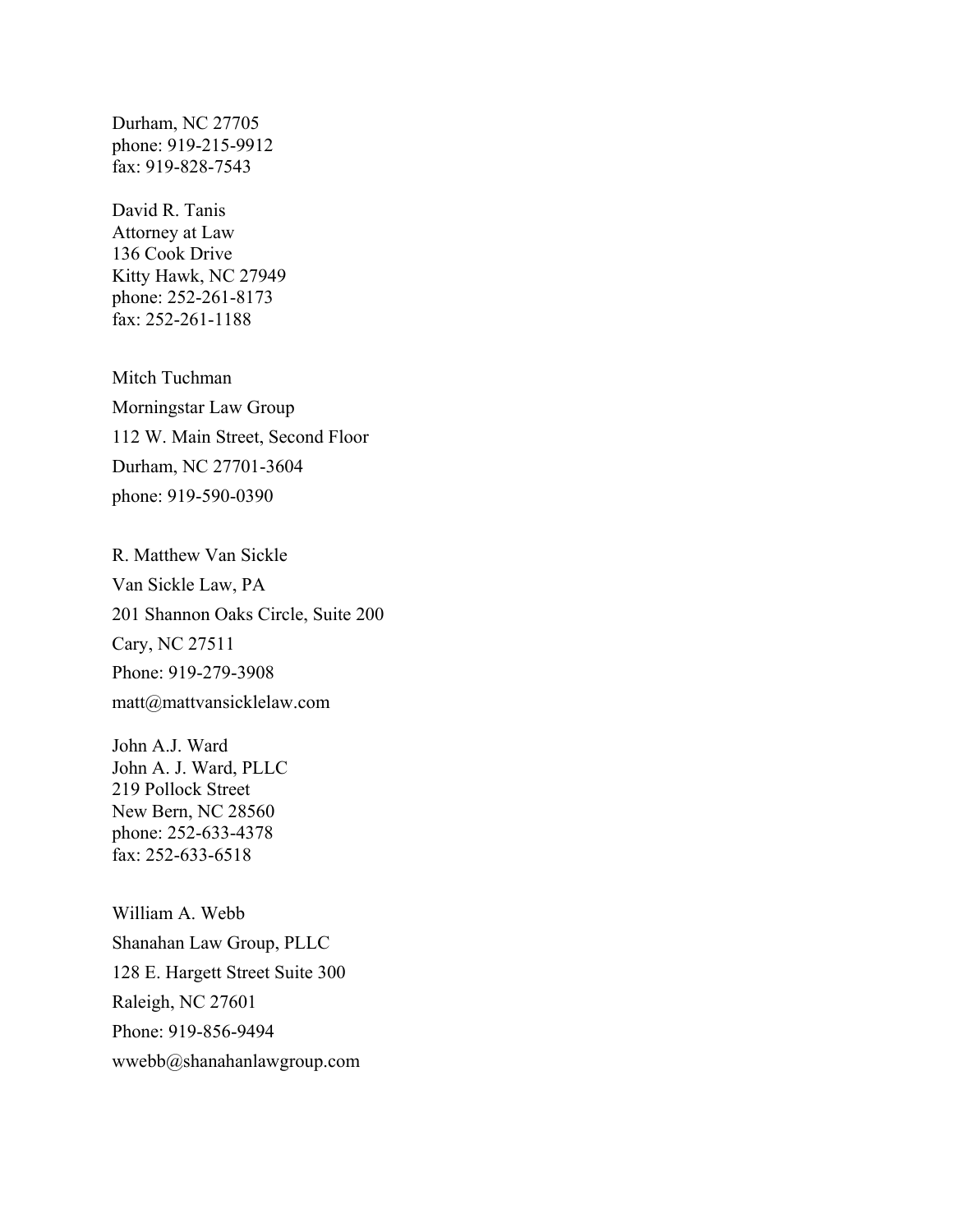Barbara (Bonnie) B. Weyher Yates, McLamb & Weyher, L.L.P. One Bank of America Plaza 421 Fayetteville Street Suite 1200 Raleigh, NC 27601 phone: 919-835-0090 fax: 919-582-2504

Kimberly Wilson White Wilson Law 1111 Haynes Street Suite 103 P.O. Box 10389 Raleigh, Nc 27605 phone: 919-890-0180

Thomas J. White, III White & Allen, P.A. 106 S. McLewean Street P.O. Box 3169 Kinston, NC 28502 phone: 252-527-8000 fax: 252-527-8128

Samuel T. Wyrick III Wyrick Robbins Yates & Ponton LLP 4101 Lake Boone Trail Suite 300 Raleigh, NC 27607 phone: 919-781-4000 fax: 919-781-4865

Roger L. Young The Young Law Firm 1015 Ashes Drive, Suite 201 Wilmington, NC 28405 phone: 910-256-3001